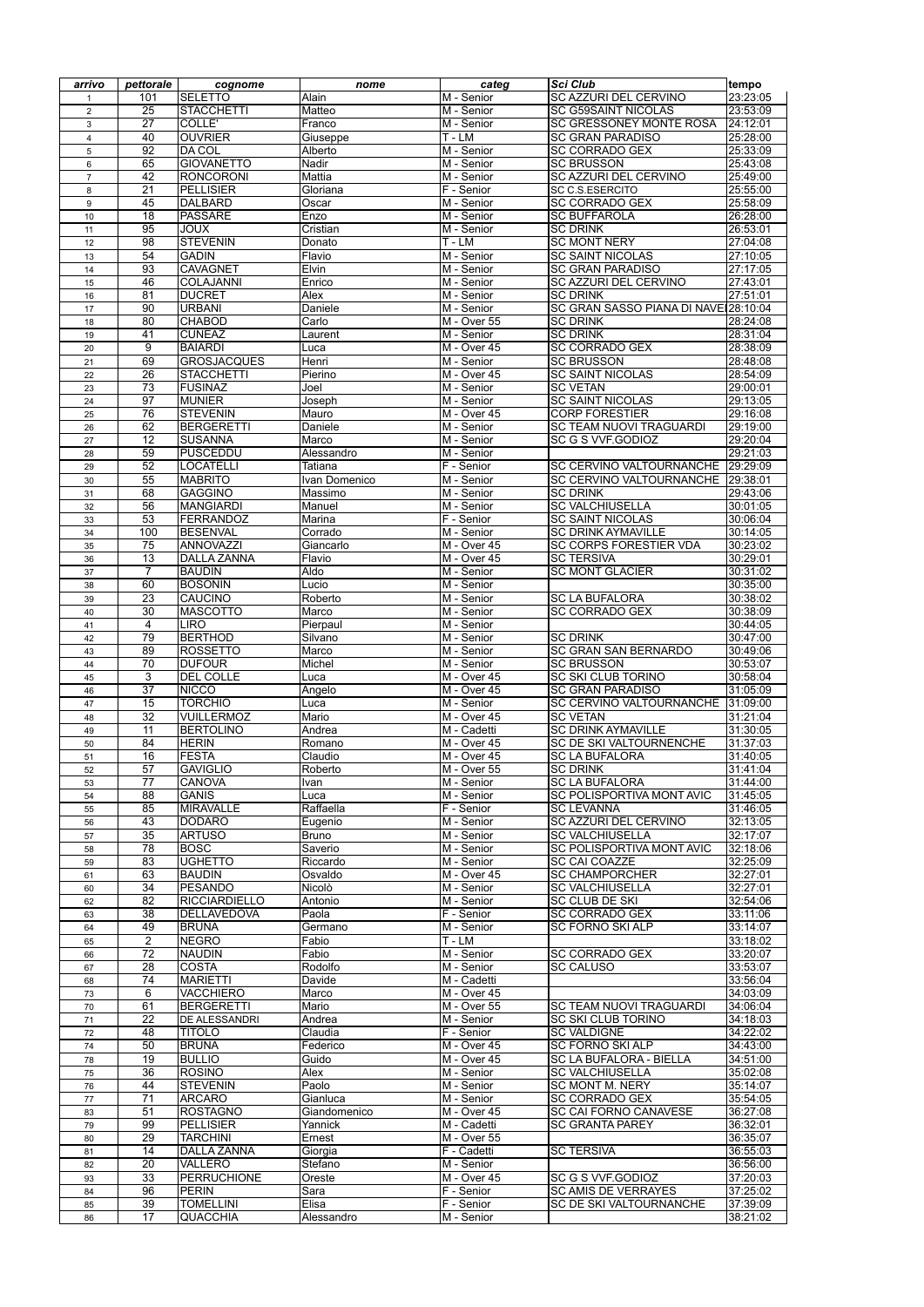| 87  | 8               | <b>PARI</b>      | Francesco           | M - Senior   | <b>SC CAI COAZZE</b>                 | 38:34:01 |
|-----|-----------------|------------------|---------------------|--------------|--------------------------------------|----------|
| 88  | 87              | <b>BORIO</b>     | <b>Micol Enrica</b> | F - Senior   | <b>SC BIONAZ - OYACE</b>             | 38:57:05 |
| 89  | 86              | <b>BIONAZ</b>    | Patrizio            | M - Senior   | <b>SC BIONAZ - OYACE</b>             | 39:20:07 |
| 90  | 47              | <b>MARCONATO</b> | Giuseppina          | F - Senior   |                                      | 39:48:05 |
| 91  | 64              | <b>BORGHINI</b>  | Claudia             | $F -$ Senior | <b>SC CONTREBANDJE'</b>              | 39:52:00 |
| 92  | 94              | <b>VITONMEA</b>  | Elisa               | F - Senior   |                                      | 42:16:03 |
| 69  | 24              | <b>DAGUIN</b>    | Lino                | IM - Over 45 | <b>SC CHAMPORCHER</b>                | 42:16:04 |
| 94  | 67              | <b>CASSIO</b>    | Giorgia             | F - Senior   |                                      | 42:16:07 |
| 95  | 58              | <b>VALLAINC</b>  | Viviana             | $F -$ Senior | <b>SC CHAMPORCHER</b>                | 42:16:08 |
| 96  | 66              | <b>PIFFARI</b>   | Maurizio            | M - Senior   |                                      | 42:17:09 |
| 97  | 10              | ASDENTE          | Cinzia              | $F -$ Senior |                                      | 43:33:00 |
| 98  | $\overline{5}$  | ALBERTELLI       | Paolo               | $T - LM$     | <b>SC CHAMPORCHER</b>                | 43:36:05 |
| 99  | $\overline{31}$ | <b>CIOCCA</b>    | Marco               | IM - Over 55 | <b>SC CORRADO GEX</b>                | 44:53:07 |
| 100 | 91              | <b>MARINI</b>    | Sara                | $F -$ Senior | SC GRAN SASSO PIANA DI NAVE 48:44:00 |          |
| 101 | 1               | <b>VASSONEY</b>  | Amato               | M - Over 55  | <b>SC CHAMPORCHER</b>                | 49:45:05 |
|     |                 |                  |                     |              |                                      |          |
|     |                 |                  |                     |              |                                      |          |
|     |                 |                  |                     |              |                                      |          |
|     |                 |                  |                     |              |                                      |          |
|     |                 |                  |                     |              |                                      |          |
|     |                 |                  |                     |              |                                      |          |
|     |                 |                  |                     |              |                                      |          |
|     |                 |                  |                     |              |                                      |          |
|     |                 |                  |                     |              |                                      |          |
|     |                 |                  |                     |              |                                      |          |
|     |                 |                  |                     |              |                                      |          |
|     |                 |                  |                     |              |                                      |          |
|     |                 |                  |                     |              |                                      |          |
|     |                 |                  |                     |              |                                      |          |
|     |                 |                  |                     |              |                                      |          |
|     |                 |                  |                     |              |                                      |          |
|     |                 |                  |                     |              |                                      |          |